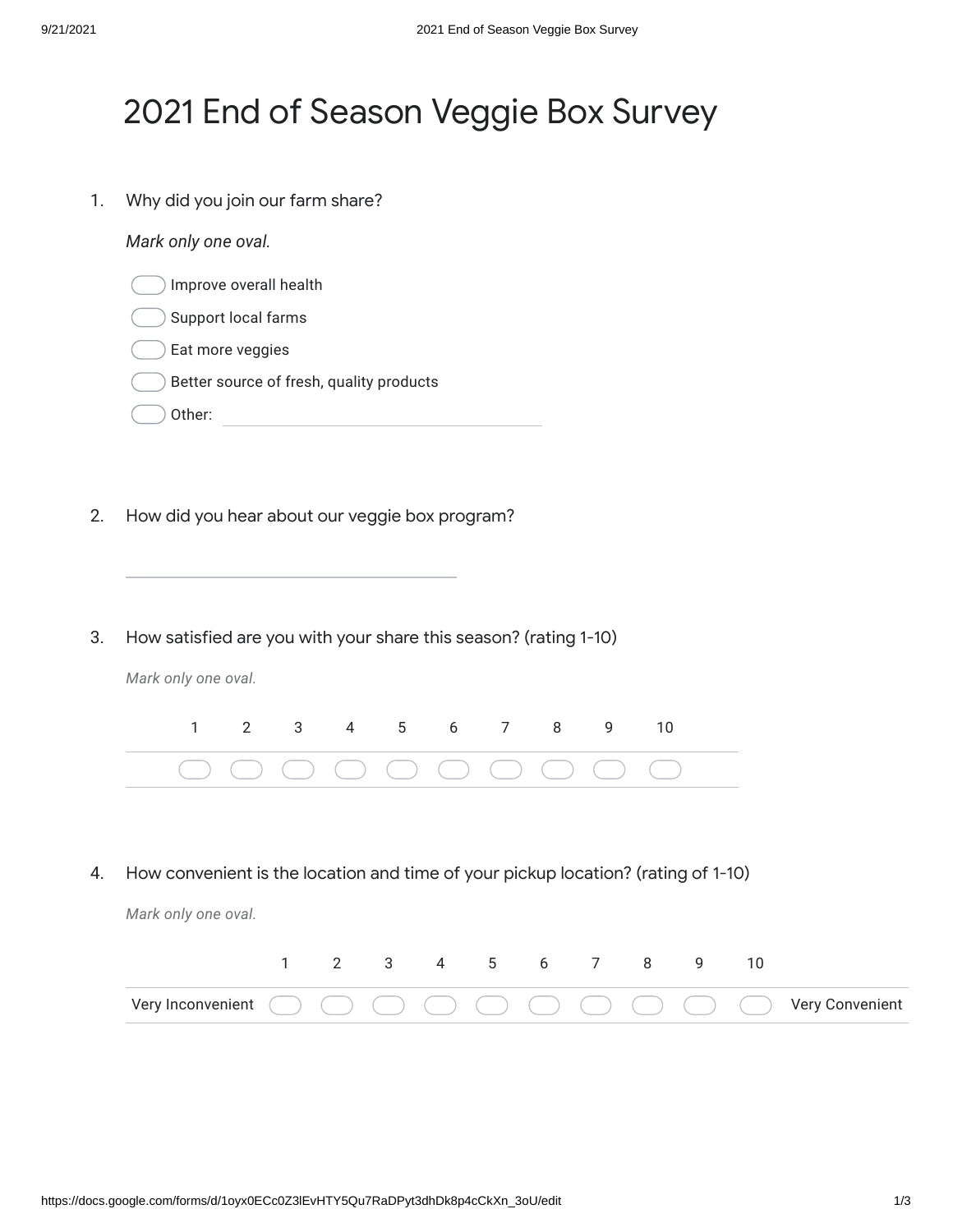5. Do you plan to sign up again next season?

*Mark only one oval.*

| Yes   |
|-------|
| No    |
| Maybe |

6. Are there crops you would like to see added to future boxes?

7. Do you regularly read the newsletters and/or our website to get farm information, storage tips, recipes, etc.?

*Mark only one oval.*

| Often     |
|-----------|
| Sometimes |
| Never     |

8. Any other comments or suggestions on the crops you've received, our member communications, etc.? Your feedback is appreciated and important to us as we are always seeking to provide the best experience possible!